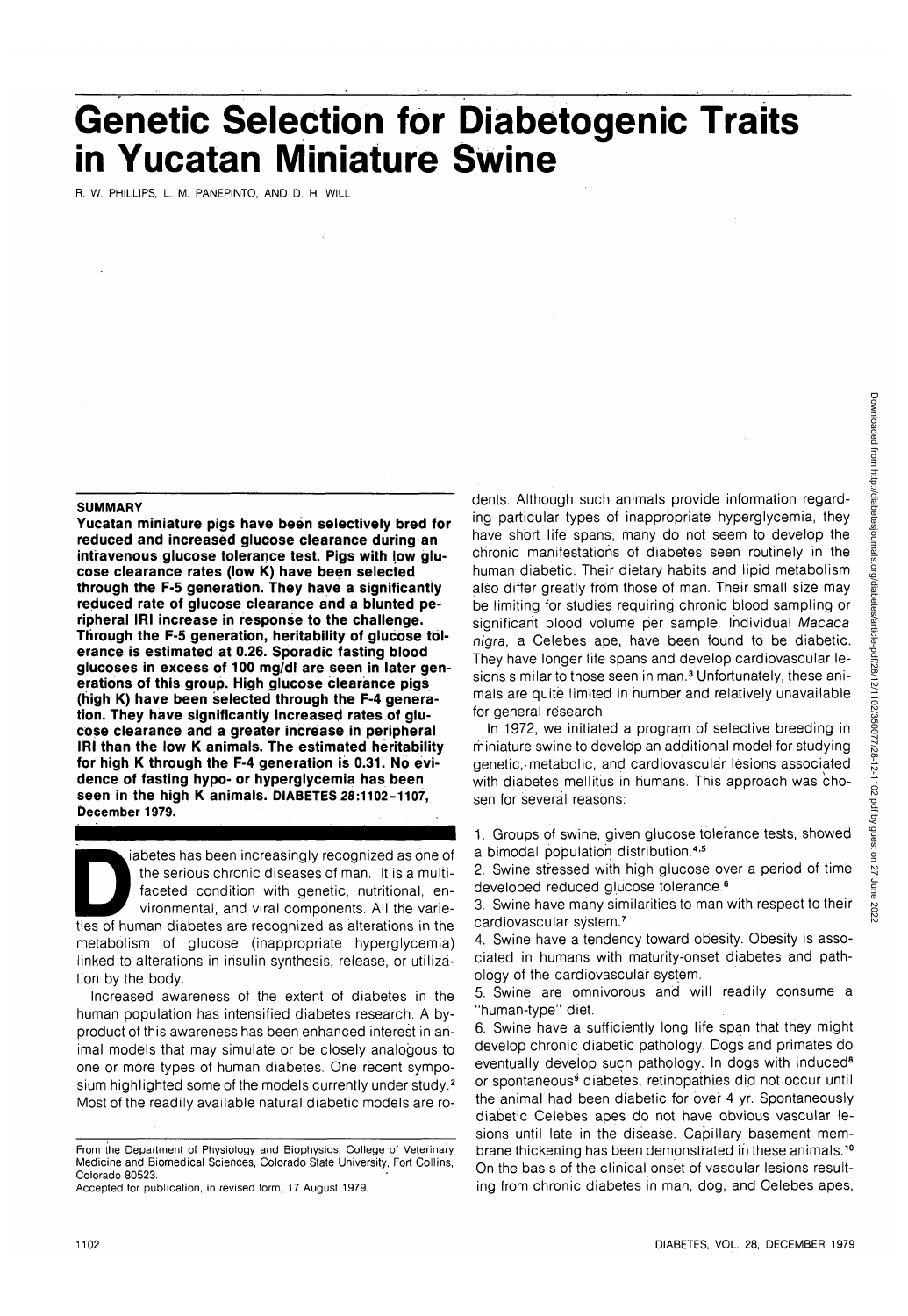it seems unlikely to anticipate "human-type" vascular lesions to appear rapidly in other diabetic models.

7. There are well-established familial, genetic, and geneticdietary predispositions toward diabetes in man and in existing experimental animal models of this disease. These include the Chinese hamster, obese mouse, spiny mouse, sand rat, and dog. Logically, swine will also have this tendency.

8. Miniature swine have a mature body weight that is quite similar to that of man.

9. Compared with primates, swine have a faster genetic turnover with sexual maturity at 4-6 mo, a large number of offspring, and a lower per unit production and maintenance cost.

10. Since the inception of our program, swine have been shown to develop a diabetes-like syndrome during pregnancy.11 This may be analogous to human diabetic pregnancy, a condition often linked to poor carbohydrate-lipid control and often a precursor to diabetes.<sup>12</sup>

The data reported in this paper represent a summary of the progress made to date toward development of a genetically selected diabetic miniature swine. Preliminary information has been presented elsewhere.<sup>13,14</sup>

## **METHODS AND MATERIALS**

**Testing.** Initial screening of potentially diabetic miniature swine was based on an intravenous glucose tolerance test (IVGTT). The tests were conducted after a fasting period of 24, 48, or 72 h. Selection was eventually based on results gained after a 48-h fast. It was determined, through necropsy, that the high grain ration fed to these pigs is slowly digested and that gastric emptying and the establishment of a true fasting condition requires 48 h. Before testing, the pigs were restrained in a canvas sling and a time-0 blood sample was removed by venipuncture or catheterization of the anterior vena cava. Fifty percent glucose at 0.5 g/kg body wt was infused through a pediatric catheter (Argyle Venocut infusion set, Sherwood Medical Industries, St. Louis, Missouri) into an ear vein; the infusion required 30- 60 s. Serial blood samples were obtained at various intervals from the anterior vena cava. Blood samples were immediately centrifuged (Microfuge model 152A, Beckman Instruments, Fullerton, California) and the plasma was removed and frozen for subsequent analysis. Glucose disappearance from the blood after pulse injection follows first order kinetics; therefore, when the data are plotted on semilogarithmic graph paper, it is linear. The rate of disappearance may be mathematically described by  $Y_t = Y_0e^{-kt}$ , where  $Y_t$  is the glucose concentration at any time t,  $Y_0$  is the glucose concentration at time 0, and k is the rate constant. The dimensions of k are reciprocal time (1/t). By multiplying k by 100, K is obtained. K represents the percentage of glucose that disappears per unit of time, in this case, %/min. Glucose was measured using a glucose oxidase method and a glucose analyzer (Analyzer model ERA  $= 2001$ , Beckman Instruments, Fullerton, California). One modification was made that greatly decreased the cost of analysis.<sup>15</sup>

More recently, insulin has been assayed on an aliquot of the blood samples using radioimmunoassay, utilizing a preincubated double antibody system purchased from CIS Radiopharmaceutical, Inc. (Bedford, California). The procenauropharmaceutical, mc. (Beurold, Cambrina). The proce-<br>dure employed wee adopted from Hales and Randle 16 The

method is as follows: 0.1 ml of standard or sample is combined with preincubated antibody complex and incubated for 6 h at 4°C. Following the initial incubation, 0.1 ml of <sup>125</sup> Ilabeled insulin is added to the reaction mixture and the incubation is continued at 4°C for an additional 16 h. After buffer dilution and centrifuge sedimentation, the microprecipitate is counted on a Beckman Biogamma II and the results analyzed via the method set forth by Duddleson et al.<sup>17</sup>

The parent stock from which our colony of miniature pigs originated was imported to the United States from the Yucatan region of Mexico in 1960.7 They appear to be indigenous to much of Southern Mexico and Central America. Their physical characteristics have been described;<sup>18</sup> they are tractable by nature and accommodate easily to testing procedures.

The colony is maintained at Colorado State University in indoor and outdoor facilities. The animals are fed a standard swine ration,<sup>18</sup> weaned at approximately 6 wk of age, and initially tested for glucose tolerance between 4 and 6 mo of age.

In the initial field selection of pigs to serve as parent stock, no information was available regarding genetic relationships between animals. Those with comparatively "poor" glucose tolerance were designated for the low K line. Pigs chosen to serve as parents were selected over the summers of 1972 and 1973. Subseduent breeding of selected animals has been conducted by tandem generation matings. For instance, both F-2 and F-3 animals are bred in a single mating season to produce F-3 and F-4 offspring. This practice tends to decrease variability among the pigs in several ways. First, environmental factors that vary from year to year, such as climate, are, in effect, minimized. Observed differences between two generations produced concurrently may be described as essentially genetic and most likely heritable. Second, under this tandem system, repeat breedings of effective matings may be easily accomplished.

As the second year of the project ended, a decision was made to change the selection of the cbntrol line from that of animals with an average K value to selection for animals with high K values. It was decided at this time that there was potential value in producing as great a diversity between the lines as possible. It is also conceivable that selection for rapid glucose utilization could result in a hypoglycemic strain; hypoglycemia is a well-established medical problem of the human population.<sup>19</sup> It has been determined, in subsequent matings, that an "average K" animal may be produced easily as a first-generation offspring of a high and low K cross.

## **RESULTS**

Each animal was tested for glucose tolerance a minimum of 2 times before selection for retention in the colony and for the breeding program. Figure 1 presents data on animals that underwent repeat tests between  $\dot{4}$  and 12 mo of age. A correlation was made between K values obtained from successive IVGTT in a number of animals, where the two tests were conducted within 1 mo. The repeatability is generally greater at the lower K value, as illustrated in Figure 1.

Progeny through the F-5 generation have been tested in the low K line. Table 1 presents, by generation, the mean K value, the range of K in selected animals, the percentage of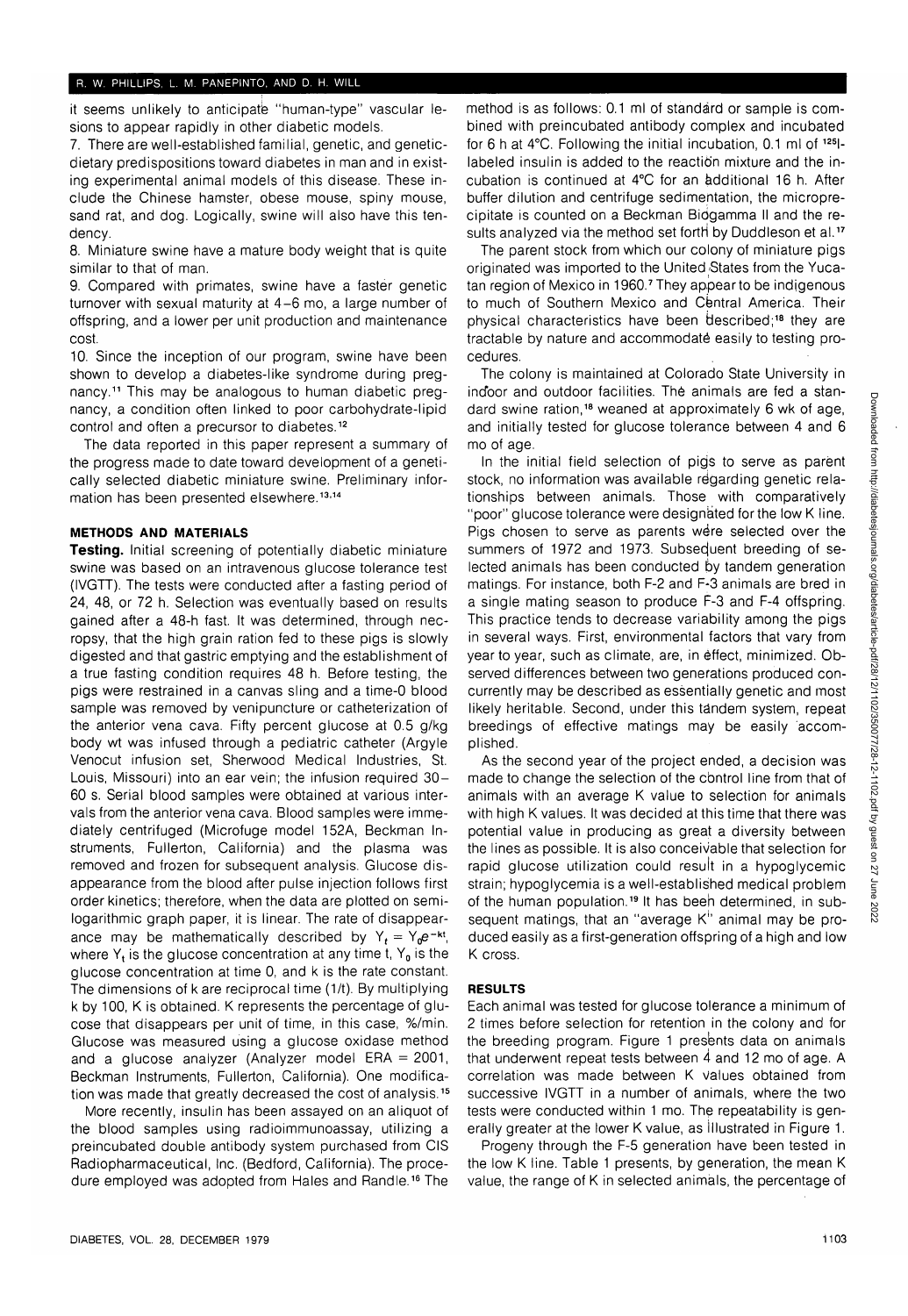## **GENETIC SELECTION IN MINIATURE SWINE**





**FIGURE 1. A comparison of the repeatability of two intravenous glucose tolerance tests conducted on a number of animals within a 4-wk period is shown. K is the percent glucose that disappears from the blood per minute. K is more repeatable at lower values.**

tested animals that were selected, and the 48-h fasting blood glucose values for the low K animals. There has been a general increase in the percentage of tested animals selected as breeding stock, and the upper limit of K that is accepted has decreased. The increase in fasting blood glucose seen in the F-5 generation is due to several individual animals with values greater than 100 mg/dl. The range of fasting blood glucose in the selected F-1 was 57-99 mg/dl, while the range of those selected in the F-5 was 61-123 mg/dl.

Progeny through the F-4 generation have been tested in the high K line. It must be appreciated that the parent stock for the high K line are those F-1 animals from the low K line that had the most rapid rate of glucose utilization, as there was no initial selection for high K, that is, the extremes of the F-1 low K line were used. The eight lowest K animals produced F-2 low K, and the eight highest K animals were designated as parents for the high K line. This can be seen in

**FIGURE 2. Changes in mean K of selected pigs by generation and line. The low and high K animals were highly significantly different at the time of animal selection as to serve as high K parents. The two lines have continued to diverge by generation.**

Tables 1 and 2. Data are presented on the generational changes seen in mean K values, the range of K in tested animals that were selected, and the 48-h fasting blood glucose values for the selected animals (Table 2). Again, as in the low K line, there has been an increase in percent selected and an upward shift of the values used for selection criteria. At this time, there is no evidence of swine developing hypoglycemia. A comparison of the data on changing K values between the low and high K lines by generation is presented in Figure 2. The two lines had significantly different K values,  $P < 0.001$ , when compared at the initiation of the high K line, and have shown increasing divergence since that time.

The mean K of the selected animals has decreased from 1.67  $\pm$  0.25 in the F-1 generation to 1.14  $\pm$  0.25 in the F-5 generation ( $P < 0.001$ ). The percentage of animals falling within the selected range was significantly increased, so that over 34.0% of the tested animals were retained in the

| TABLE 1 |  |                                                                                                  |  |  |  |  |
|---------|--|--------------------------------------------------------------------------------------------------|--|--|--|--|
|         |  | Low K line, percent selected by generation, and range (mean $\pm$ SD) of selected breeding stock |  |  |  |  |

| Generation | Number<br>tested<br>(N) | Percent<br>selected<br>(9) | FBG of<br>selected<br>animals* | K of<br>selected<br>animals | Range (K)<br>of selected<br>animals |
|------------|-------------------------|----------------------------|--------------------------------|-----------------------------|-------------------------------------|
| $F-1$      | 67                      | 11.9                       | $79 \pm 14$                    | $1.67 \pm 0.25$             | $1.22 - 2.05$                       |
| $F-2$      | 110                     | 20.0                       | $83 \pm 15$                    | $1.43 \pm 0.26$ †           | $1.00 - 2.08$                       |
| $F-3$      | 69                      | 21.7                       | $82 \pm 12$                    | $1.51 \pm 0.28$             | $1.12 - 2.29$                       |
| $F-4$      | 38                      | 44.7                       | $81 \pm 9$                     | $1.20 \pm 0.25$             | $0.73 - 1.53$                       |
| F-5        | 53                      | 26.4                       | $94 \pm 15$ †                  | $1.14 \pm 0.251$            | $0.61 - 1.53$                       |

\* Fasting blood glucose.

 $\dagger$  Different from F-1 (P < 0.05) and F-4 (P < 0.02).

 $\ddagger$  Different from F-2 and F-3 (P < 0.01) and F-1 (P < 0.001).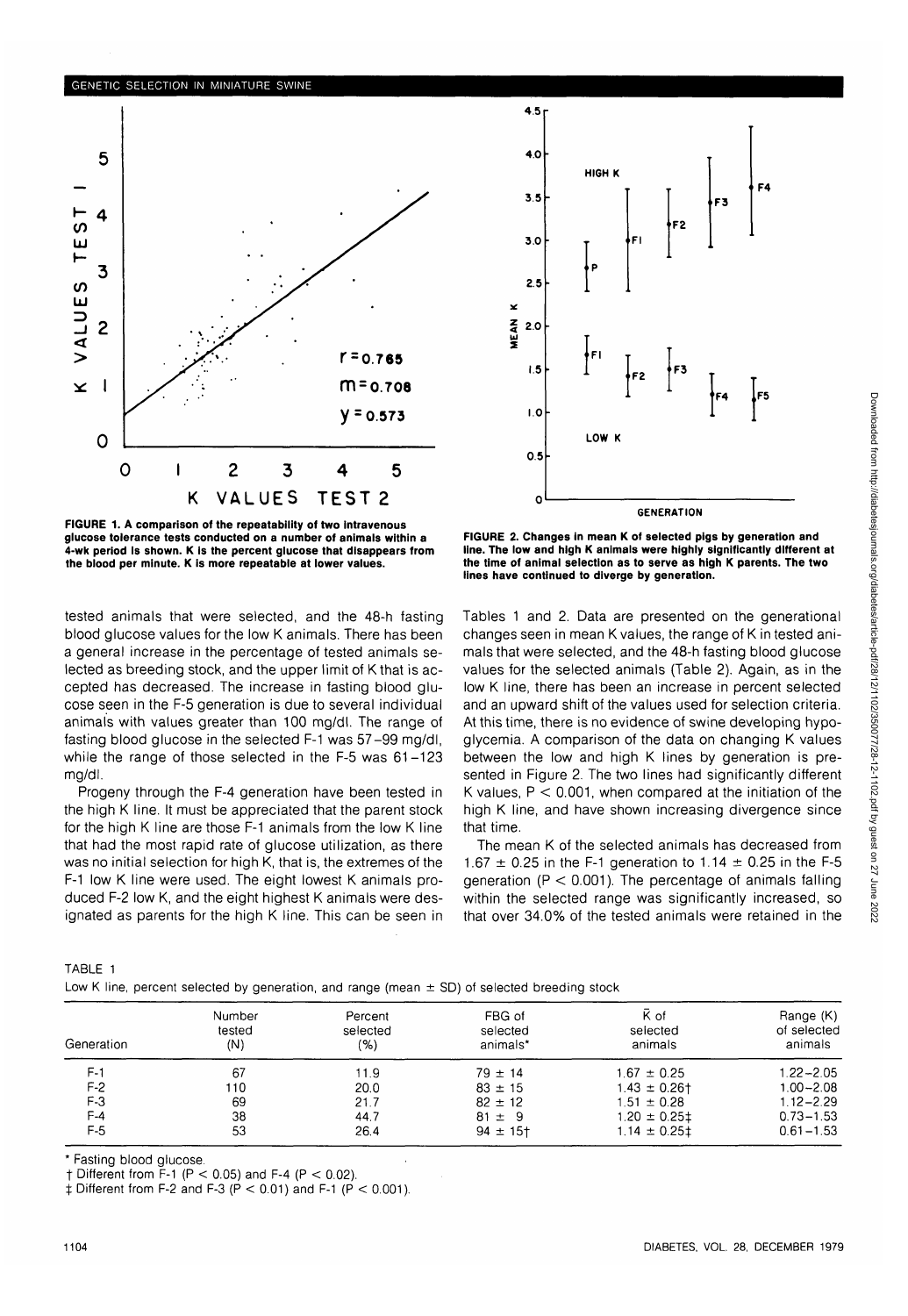#### R. W. PHILLIPS, L. M. PANEPINTO, AND D. H. WILL

| Generation | Number<br>tested<br>(N) | Percent<br>selected<br>(%) | FBG of<br>selected<br>animals* | K of<br>selected<br>animals | Range (K)<br>of selected<br>animals |
|------------|-------------------------|----------------------------|--------------------------------|-----------------------------|-------------------------------------|
| Parent     | 67                      | 11.9                       | $79 \pm 9$                     | $2.69 \pm 0.31$             | $2.10 - 3.00$                       |
| $F-1$      | 49                      | 16.0                       | $79 \pm 8$                     | $3.04 \pm 0.74$             | $2.50 - 4.74$                       |
| $F-2$      | 46                      | 35.0                       | $82 \pm 10$                    | $3.20 \pm 0.51$ †           | $2.59 - 4.14$                       |
| $F-3$      | 52                      | 34.6                       | $83 \pm 10$                    | $3.43 \pm 0.52$ †           | $2.80 - 4.58$                       |
| $F-4$      | 20                      | 70.0                       | $81 \pm 10$                    | $3.67 \pm 0.631$            | $2.64 - 4.98$                       |

High K line, percent selected by generation, and range (mean  $\pm$  SD) of selected breeding stock

\* Fasting blood glucose.

TABLE 2

 $\dagger$  Significantly different from parent (P < 0.05).

 $\pm$  Significantly different from parent (P < 0.001).

F-4 and F-5 generations compared with 11.9% in the F-1 generation. The percentage selected would have been even greater if the initial selection criteria were still in use. We have imposed more intensive selection pressure in the later generations. For instance, in the low K F-5 generation, no animals were retained with a K greater than 1.53, while the highest low K pig selected in the F-1 generation had a K of 2.05 (Table 1). In the high K line, the change in the mean K value of the selected animals was highly significant from 2.69  $\pm$  0.31 in the F-1 to 3.67  $\pm$  0.63 in the F-4 generation, and the percentage of animals that were selected increased from 16% to 70.0%, although only 20 F-4 animals have been tested at this time.

Heritability estimates for reduced and increased glucose tolerance have been calculated. Heritability is that fraction of the phenotypic variation that is caused by genetic effects. It is a prediction of anticipated phenotypic expression of certain traits, based on past selection pressures. In reference to this study, heritability represents an estimate of the proportion of offspring that can be expected to exhibit impaired (low K) or enhanced (high K) glucose tolerance, as illustrated in Tables 3 and 4. Heritability for increased tolerance, or high K, is  $0.31 \pm 0.18$ , while that for low K is  $0.26 \pm 0.49$ . Both values indicate that the rate of glucose disappearance from the blood is a genetically transmittable trait. Based on evaluation by line, selection for low K and high K are not significant regressions, principally due to genetic progression through only five generations in each line, as shown in Tables 3 and 4. If the data from Figure 2 and Tables 3 and 4 are combined and considered not as heritability per se, but as the influence of genetic selec-

| TABLE 3                                                                          |  |  |
|----------------------------------------------------------------------------------|--|--|
| Estimated heritability (h <sup>2</sup> ) of reduced tolerance to glucose (low K) |  |  |

tion on glucose utilization, then a combined mathematical analysis can be made. This is presented in Figure 3 as a regression line showing the generation effect of selection for glucose tolerance in a reverse chronology for high K and a normal progression for low K. The "generation effect" using the heritability formula (Table 3) is  $0.26 \pm 0.06$ .<sup>27</sup> The correlation coefficient of the derived line through the nine generations is 0.97. No data are included for the low K parent stock, as the conditions under which they were tested and selected were not comparable with the tests used for subsequent selection.

Insulin data were not collected during the early years of the experiment; however, it is available on all selected progeny born in 1977, including both F-4 and F-5 low K and F-2 and F-3 high K animals. All insulin values have been obtained from blood samples taken before and after a glucose challenge and simultaneously with blood glucose sampling. Figure 4 presents the insulin response following an IVGTT on 11 animals with a mean K of  $1.65 \pm 0.61$  (SD) compared with 10 animals with a mean K of  $3.75 \pm 0.61$ . The low K animals presented in this graph had a severely inhibited insulin secretory response to the glucose challenge. They also had a significantly decreased fasting serum insulin concentration before infusion of glucose (time-0 sample). All the subsequent samples through the 30-min period were also significantly lower in serum insulin in the low K group. Figure 5 is a plot of K value versus the net peak insulin value per pig. The correlation of the derived regression line was 0.72, indicating that the rate of glucose disappearance is associated with an increased peripheral serum insulin concentration.

| Generation | Number<br>tested<br>(N) | tested<br>$(\mathsf{Y})$ | Number<br>selected | selected | Selection<br>differential* | Cumulative<br>selection<br>differential<br>(X) |
|------------|-------------------------|--------------------------|--------------------|----------|----------------------------|------------------------------------------------|
| $F-1$      | 67                      | 2.18                     | 8                  | 1.67     |                            |                                                |
| $F-2$      | 110                     | 2.08                     | 14                 | 1.41     | 0.51                       | 0.51                                           |
| $F-3$      | 69                      | 1.98                     | 14                 | 1.51     | 0.67                       | 1.18                                           |
| $F-4$      | 38                      | 1.58                     |                    | 1.20     | 0.47                       | l.64                                           |
| F-5        | 53                      | 1.77                     | 14                 | 1.14     | 0.38                       | 2.03                                           |

Heritability (h<sup>2</sup>) is estimated by the formula:  $h^2 = [\Sigma XY - (\Sigma X \Sigma Y/N)]/( \Sigma X^2 \cdot [(\Sigma X)^2/N]$ ; h<sup>2</sup> = 0.26 ± 0.49.<sup>27</sup>

\* Selection differential represents the difference between the.mean K of all animals tested and the mean of those selected within a particular generation. It is also known as genetic "reach."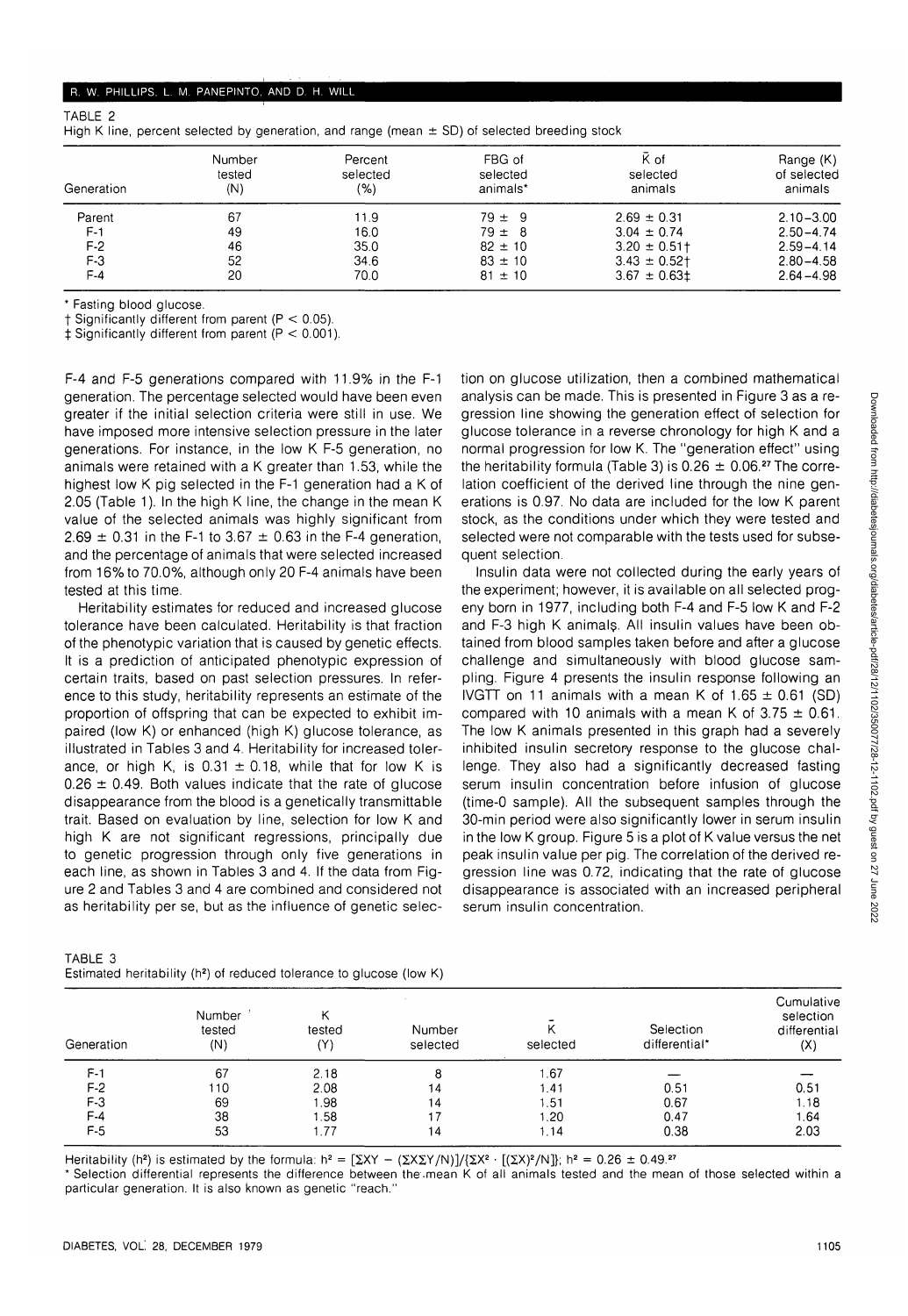| TABLE 4                                                                             |  |  |  |
|-------------------------------------------------------------------------------------|--|--|--|
| Estimated heritability (h <sup>2</sup> ) of increased tolerance to glucose (high K) |  |  |  |

| Generation | Number<br>tested<br>(N) | tested<br>(Y) | Number<br>selected | selected | Selection<br>differential* | Cumulative<br>selection<br>differential<br>(X) |
|------------|-------------------------|---------------|--------------------|----------|----------------------------|------------------------------------------------|
| Parent     | 67                      | 2.18          | 8                  | 2.69     |                            |                                                |
| $F-1$      | 49                      | 2.23          | 8                  | 3.04     | 0.51                       | 0.51                                           |
| $F-2$      | 46                      | 2.57          | 16                 | 3.20     | 0.81                       | l.32                                           |
| $F-3$      | 52                      | 2.63          | 18                 | 3.43     | 0.63                       | 1.95                                           |
| $F-4$      | 20                      | 2.96          | 14                 | 3.67     | 0.80                       | 2.75                                           |

Heritability is estimated by the formula:  $h^2 = [\Sigma XY - (\Sigma X \Sigma Y/N)] / {\Sigma X^2 \cdot [(\Sigma X)^2/N]}$ ;  $h^2 = 0.31 \pm 0.18$ .

\* Selection differential represents the difference between the mean K of all animals tested and the mean of those selected within a particular generation. It is also known as genetic "reach."

### **DISCUSSION**

The research described herein has been designed to develop a reproducible, genetically induced miniature swine model for studying chronic complications of diabetes mellitus, a model that would be analogous to one or more types of human diabetes. The genetic selection program has progressed through five generations thus far in selecting toward glucose intolerance in Yucatan miniature pigs.

The increase in the percentage of animals falling within our selectable range, in both the low and high K lines, indicates that glucose clearance rate has a strong genetic component—a finding that has been previously demonstrated in rats.<sup>20</sup> Evidence of a genetic basis is further strengthened by the progressive changes in glucose tolerance in successive generations with increased selection pressure. This is true even when different generations are bred, farrowed, and tested under the same environmental circumstances during the same period of time. The individual line data, separately examined, are substantive. However, when combined and presented as the generation effect on glucose tolerance in Figure 3, it is convincing. Glucose tolerance is a heritable trait that can be selected for or selected against. Selection, to date, has resulted in a change of 0.265 K units/generation. It is unlikely that the low K line will continue to decrease at this rate. It would seem much more likely that the value will become asymptotic, and, in fact, it

**FIGURE 3. A plot of the mean K value of the 10 groups of selected animals. It represents the "generation effect" of selection for low and high glucose utilization. The original parent stock is not included, as the testing techniques are not comparable.**



appears that this has already begun to occur in spite of the linearity of the regression line in Figure 3. The high K line, conversely, could theoretically continue to increase for several generations before reaching a maximum rate of glucose utilization. The mean K of 1.14 in the F-5 generation is considerably less than the mean K of 1.6 reported for human chemical diabetics by Jackson and his co-workers. All overt diabetics, and chemical diabetics that became overt, had K values less than 1.1. Insulin response to intravenous glucose was decreased in these chemical diabetics.<sup>21</sup>

The impaired insulin response seen in our line of glucoseintolerant pigs may be analogous to impaired insulin release reported in human diabetics.<sup>22-24</sup> In contrast, there was a more normal insulin response following a glucose challenge in our selected high K or control pigs. According to Kosaka and co-workers, "decreased insulin response to

**FIGURE 4. Changes in plasma immunoreactive insulin (IRI) during an intravenous glucose tolerance test on 11 low K and 10 high K animals. The low K animals have a blunted response to the glucose challenge with a significantly lower insulin increase and a lesser cumulative insulin increase over the first 30 min.**